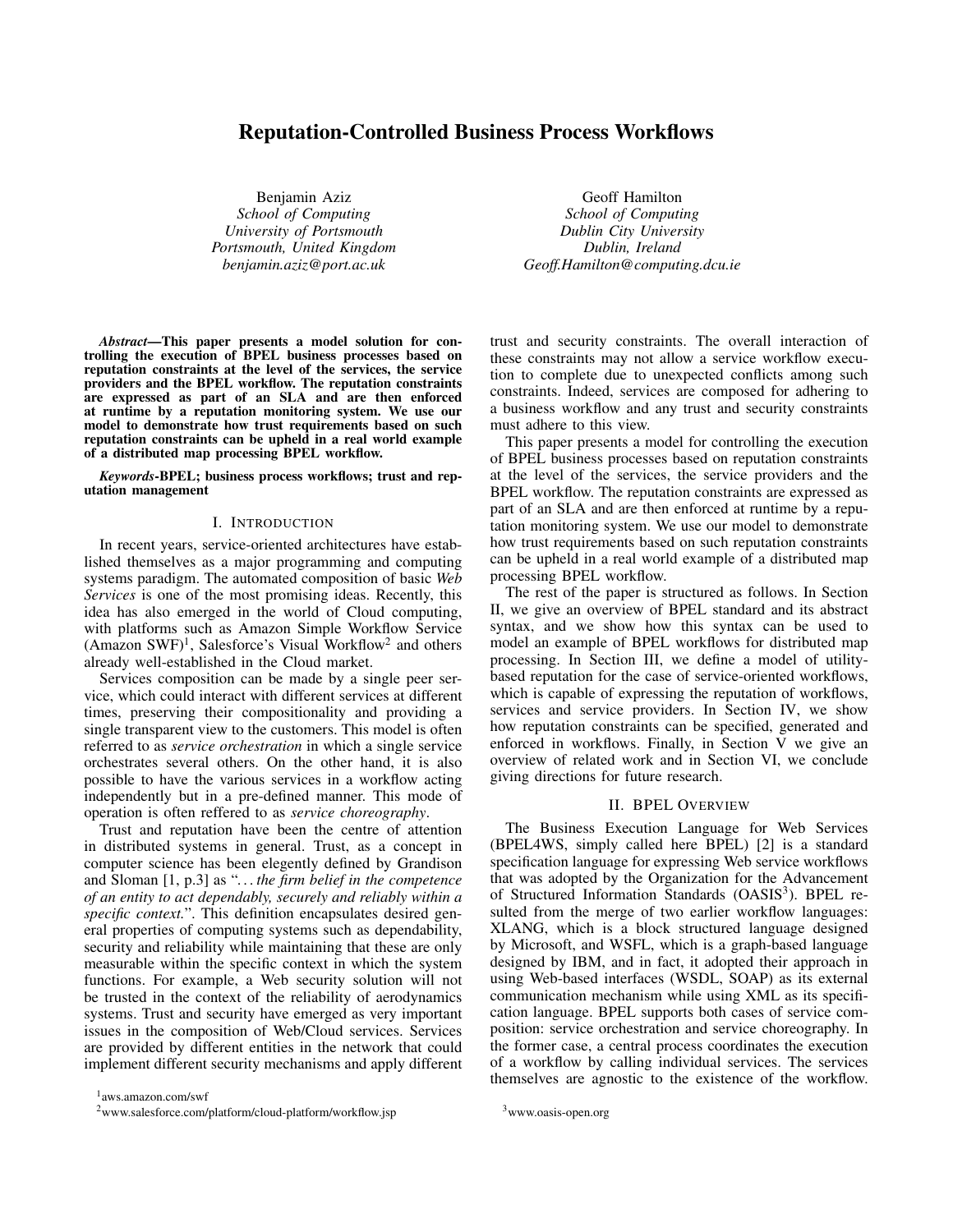Therefore, the central process acts as the orchestrator of the workflow. In the latter, there is no central coordinator and each service knows its own share of the workflow, in other words, it knows the exact operations it is meant to execute and which other services it should invoke. In this sense, services here are locked in a choreography.

The concept of *executable process* allows for services to be orchestrated in BPEL. On the other hand, the concept of *abstract business protocol* allows for the description of public communication messages without describing the internal details of the workflow process and hence facilitating the choreography of services. In the rest of the paper, we concentrate on the orchestration paradigm since it is more natural to BPEL. There are extensions of BPEL, such as BPEL4Chor [3], that promote the use of BPEL as a choreography language.

BPEL has also been recently proposed for Clound computations. Figure 1 depicts the BPEL metamodel. Based on this model, the lifecycle of a BPEL-based executable workflow process is described intuitively as follows. The *process* representing the workflow is invoked by another external process (usually called the client) in which case the workflow process is started within its execution environment, typically a BPEL execution engine. The workflow process contains a description of *activities* that it must perform during the workflow. These activities may be either basic, such as the invocation of Web services, receiving invocations from other services/processes, replying to invocations etc., or structured, which describe the flow of control of basic activities, for example, the sequential composition, parallel composition or the conditional composition of activities. In each basic activity, the name of the *port type*, the name of the *partner link* offering that port type and the name of the *operation* on the port type are specified. Additionally, *parter links* may be grouped as one *partner* and they may have *partner roles*. A process may also have a *correlation set*, which is a set of properties shared by all *messages* in a group of operations offered by a service. A process is divided into *scopes*, each of which contains an activity, a fault handler, a compensation handler and an event handler (we shall ignore event handlers from now on). Fault handlers catch faults and may sometimes re-throw them, whereas compensation handlers of successfully completed activities are used to reverse the effect of those activities (rollback) whenever a fault is caught in the workflow later on.

## *A. BPEL Abstract Syntax*

We adopt here an abstract syntax for the BPEL language as defined by [4] and shown in Figure 2. The syntax defines a BPEL business process as a pair,  $\{ |B, F| \}$ , consisting of an activity, *B*, and a fault handler, *F*. The activity may be composed of several other activities. These could be either a basic activity, *A*, a do-nothing activity, *skip* or a fault throw activity, *throw*. Examples of basic activities are the communication activities, such as:

• Service invocations in the form of *invoke*(*ptlink*, *op*, *ptype*), in which the operation, *op*, is invoked belonging to a partner link, *ptlink*, and the operation is invoked on a port type, *ptype*.

- Receiving a request in the form of *receive* : (*ptlink*, *op*, *ptype*), where a service receives a request for an operation *op* on some port type *ptype* by some client *ptlink*.
- Replying to a request, *reply* : (*ptlink*, *op*, *ptype*), which generates a reply by calling an operation *op* over a port type *ptype* belonging to a partner link *ptlink*.

For simplicity, in the abstract syntax of Figure 2 we have abstracted away all these basic activities and represented them by a simple activity, *A*, without loss of generality.

An activity may also be a *structured* activity. We consider the following structured activities:

- *sequence*( $B_1, B_2$ ): this is a structured activity and it represents the sequential composition of two activities,  $B_1$  and  $B_2$ . For  $B_2$  to start executing,  $B_1$  must have already terminated.
- $flow(B_1, B_2)$ : this is a structured activity and it represents the parallel composition of two activities,  $B_1$ and  $B_2$ . We do not assume anything here about the concurrency mode of these two activities (whether it is interleaving or non-interleaving).
- *switch*( $\langle case \ b_1 \ \cdot \cdot \cdot \cdot \rangle$ *case b<sub>n</sub>*  $B_n$ , (*otherwise B*): this activity represents the conditional case-based statement, where an activity *B<sup>i</sup>* is chosen if its logical condition,  $b_i$ , is true. If there are more than one logical conditions that are true, then one of these is chosen non-deterministically. Otherwise, the default *B* is executed if none of the logical conditions is satisfied. Conditions *b* are assumed to be expressed in some form of first order logic.
- *scope*  $n : (B, C, F)$ : this is a scope named *n*, which has a default activity, *B*, a compensation handler, *C* and a fault handler *F*. The scope usually runs as the default activity, *B*. If this executes successfully, the compensation handler, *C*, is installed in the context. Otherwise, the fault handler, *F*, is executed.

Fault and compensation handlers have the same definition as activities except that they can perform compensation-all calls. For simplicity, we do not consider named compensations, since these are a special case of compensation-all that require special operations to search for the name of the compensation scope belonging to past finished activities.

# *B. Example: Distributed Map Processing*

We consider here a simple example of a distributed map processing application inspired by one of the application scenarios of project GridTrust [5]. The application could also be thought of as a Cloud-based workflow. The workflow representing interactions among the different components of the application are illustrated in Figure 3.

The application consists of a main orchestrator process, which is the *server farm*, that interacts with a couple of services, the *processing centre* and the *storage resources* services, whenever the server farm receives a request from the *client*. The workflow proceeds as follows:

• A client cartographer submits a request to the server farm process, which advertises a map processing service that can create new maps. The request contains any relevant information related to the old and new maps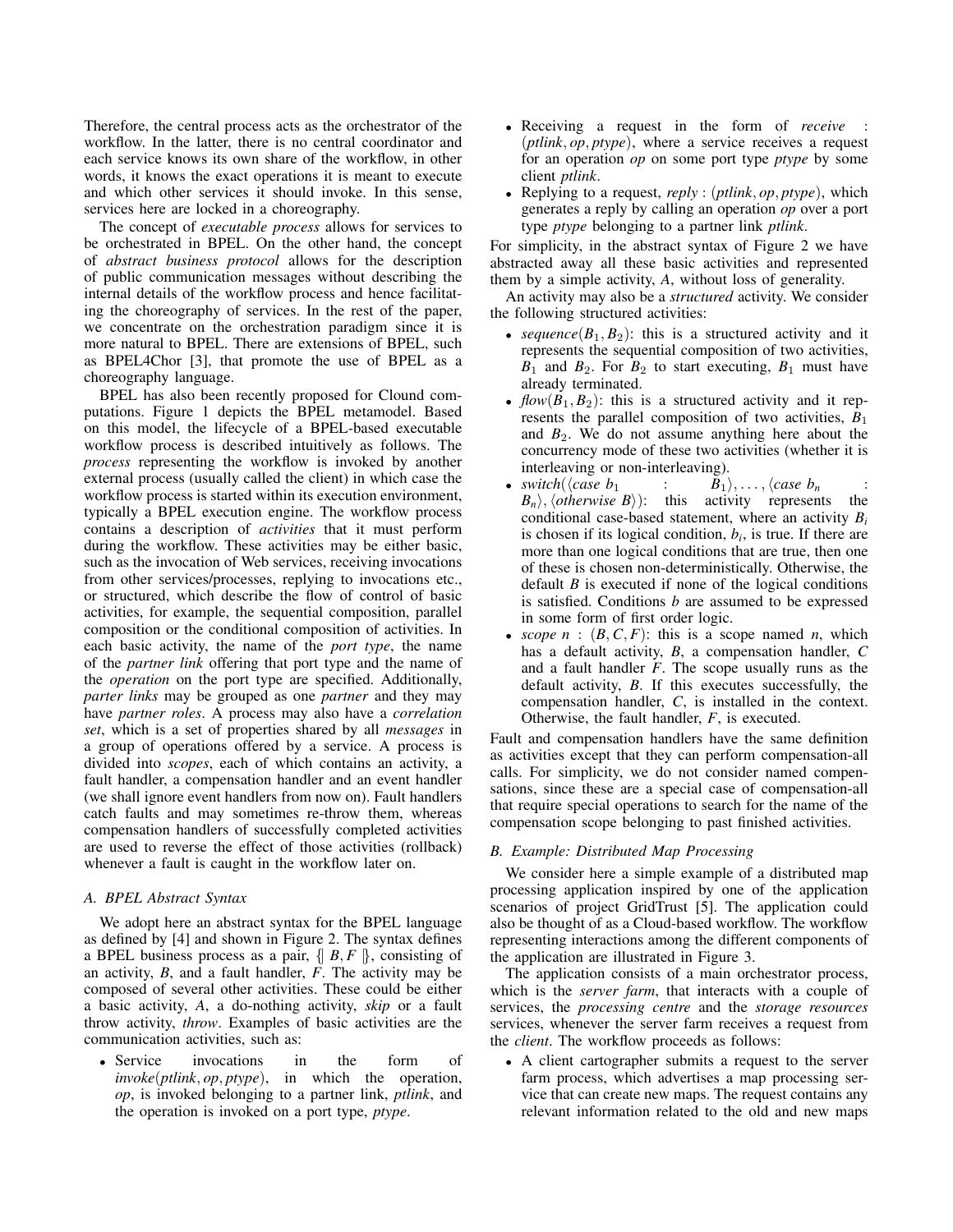

Figure 1. The BPEL Metamodel.

| $B$ | ::=\n $A$<br>\n        basic a<br>\n        basic a<br>\n        do not<br>\n        throw<br>\n $sequence(B_1, B_2)$<br>\n        flow(B_1, B_2) | feature<br>\n        switch( $(case \ b_1 : B_1), \ldots, (case \ b_n : B_n), (otherwise \ B)$ )<br>\n        condition | conprallel<br>\n        switch( $(case \ b_1 : B_1), \ldots, (case \ b_n : B_n), (otherwise \ B)$ )<br>\n        condition | conper<br>\n        number<br>\n $B$<br>\n        activity<br>\n $P$ | :=\n $\{B, F\}$ \n        business |
|-----|---------------------------------------------------------------------------------------------------------------------------------------------------|-------------------------------------------------------------------------------------------------------------------------|----------------------------------------------------------------------------------------------------------------------------|----------------------------------------------------------------------|------------------------------------|
|-----|---------------------------------------------------------------------------------------------------------------------------------------------------|-------------------------------------------------------------------------------------------------------------------------|----------------------------------------------------------------------------------------------------------------------------|----------------------------------------------------------------------|------------------------------------|

**basic** activity | *skip* do nothing  $sequential$  composition  $parallel$  composition | *switch*(h*case b*<sup>1</sup> : *B*1i, . . . ,h*case b<sup>n</sup>* : *Bn*i,h*otherwise B*i) conditional composition  $n$  amed scope compensation, fault handler *compensate* compensate-all *P* business process



requested by the client. As an example, we consider that the compensation for receiving the client's request is to request back to the client to send the map job again.

- The server farm process invokes a local or a networkbased resource storage service and stores on that service data related to the job submitted by the client. We consider that this invocation will be compensated by deleting the job data from the storage service.
- The server farm process next submits a map processing request to a processing centre service requesting, which then retrieves information relevant to the new map and then sends the results back to the server farm.
- Once the processing centre has ensured that the server farm is authorized to modify the map, the processing centre processes the job request and sends the results back to the server farm. These results contain the new map. We consider here that if the server farm is unable to receive the results of the map processing, then it will ask for a compensation of the finished previous activities.
- After having received the results from the processing

centre, the server farm carries on final customisation processing on the new map and once finished, sends back the result to the client cartographer.

• The client cartographer now is expected to make a payment to (possibly as a result of an off-line invoice it received) the server farm process. This payment is received and checked by the server farm process. If ok, the client is acknowledged.

The basic BPEL definition of the main server farm process is shown in Figure 4, where we have used the syntactic sugar *sequence*( $B_1, \ldots, B_n$ ) instead of  $sequence(B_1, sequence(..., B_n)).$ 

## III. A UTILITY-BASED REPUTATION MODEL FOR **WORKELOWS**

In this section, we provide an adaptation of the model presented in [6] for the case of BPEL-based workflows. Central to our reputation model is the notion of a *service provider*. A service provider is any entity (e.g. organisation, company, administrator) that provides a service in a workflow. The set of all service providers is denoted by *Sps*. We keep track of all service providers that have existed and use the set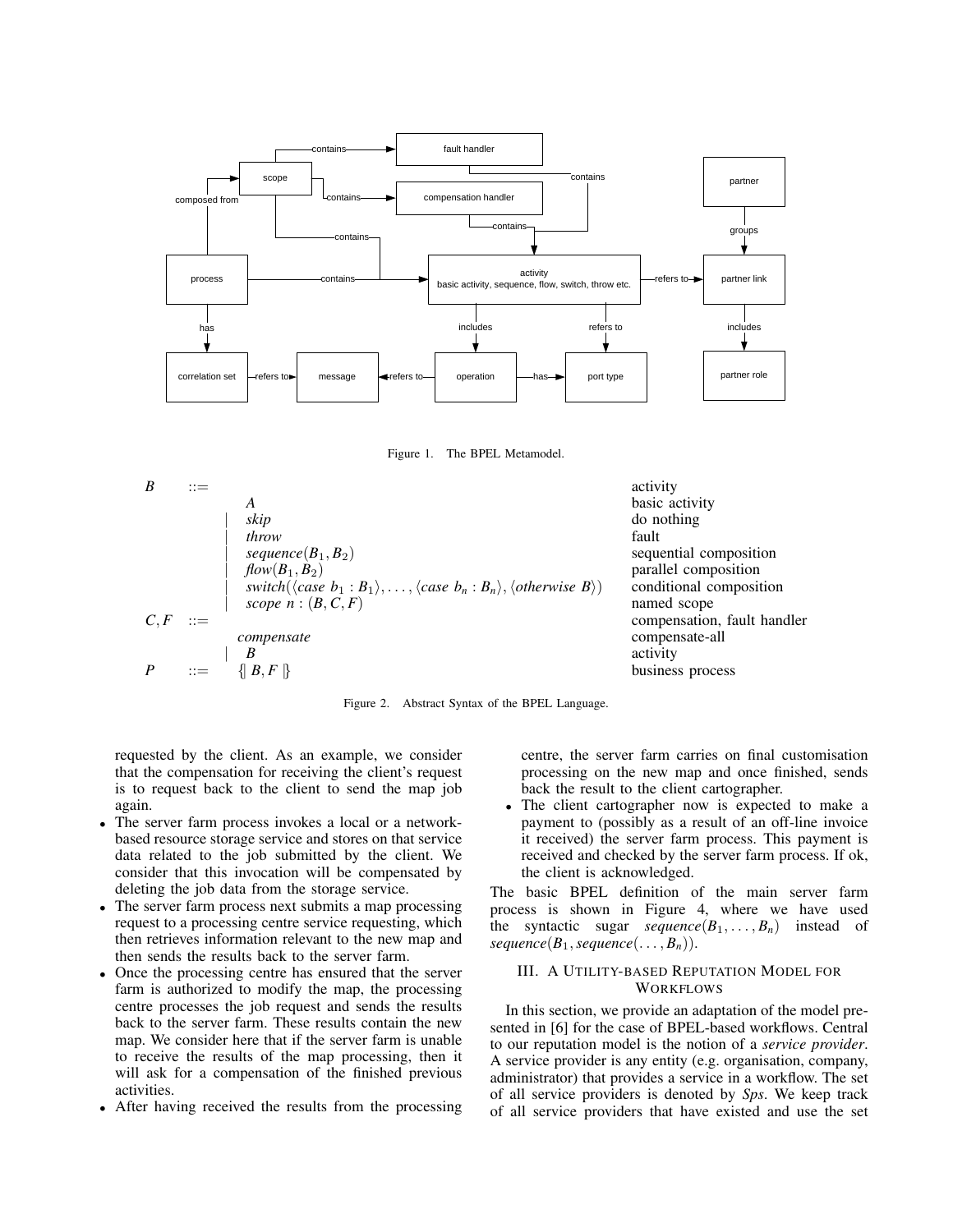

Figure 3. Workflow for the Distributed Map Processing Application.

```
ServerFarm = {| sequence(
```
*scope req* : (*receive*(*Client*, *mapBuild*, *Map Build Port*), *Creq*, *throw*), *scope str* : (*invoke*(*Storage Resources*,*storeJobData*, *Resource Port*), *Cstr*, *throw*), *scope prcinv* : (*invoke*(*Processing centre*, *processMap*, *Process Port*),*skip*, *throw*), *scope prcrec* : (*receive*(*Processing centre*, *inputProcessingResults*, *Process Results Port*), *skip*, *compensate*), *scope res* : (*reply*(*Client*, *mapResults*, *Map Results Port*),*skip*, *throw*), *scope pay* : (*receive*(*Client*, *makePayment*, *Payment Port*),*skip*, *throw*), *scope ack* : (*invoke*(*Client*, *allOK*, *Payment*),*skip*, *throw*)), *compensate* |} where, *Creq* = *sequence*(*invoke*(*Client*,*resendMap*, *Map Build Port*),*receive*(*Client*, *mapBuild*, *Map Build Port*)) and,

*Cstr* = *invoke*(*Storage Resources*, *deleteJobData*, *Resource Port*)

Figure 4. The Server Farm Process.

*WId* to denote the set of all workflow identifiers. These are unique identifiers that identify each workflow. The *services* we want to keep reputation values for are defined as elements of the set *Srv*. These services belong to service providers. We are interested in some particular *issues of interest* associated to an entity; the set of all issues of interest is represented by *Issue*. The following function defines the set of services offered by a service provider:

$$
sSP: Sps \rightarrow \mathbb{P} Srv
$$

On the other hand, the following function defines the set of service providers involved in a particular workflow:

$$
| \quad wS : WId \rightarrow \mathbb{P} Srv
$$

In our model, we assume the existence of *monitors* that deliver *events* indicating the current value (result) produced by a service invocation in relation to a particular *issue of interest* within a workflow, at an observed moment in time (local to the monitor). We represent an event as a tuple that contains the following elements: a *timestamp* of the event, a *service*, an *issue*, a workflow id *WId* and a real number indicating the value of the specific element of issue captured by the event:

*Event* : *TimeStamp*  $\times$  *Srv*  $\times$  *Iss*  $\times$  *WId*  $\times$   $\mathbb{R}$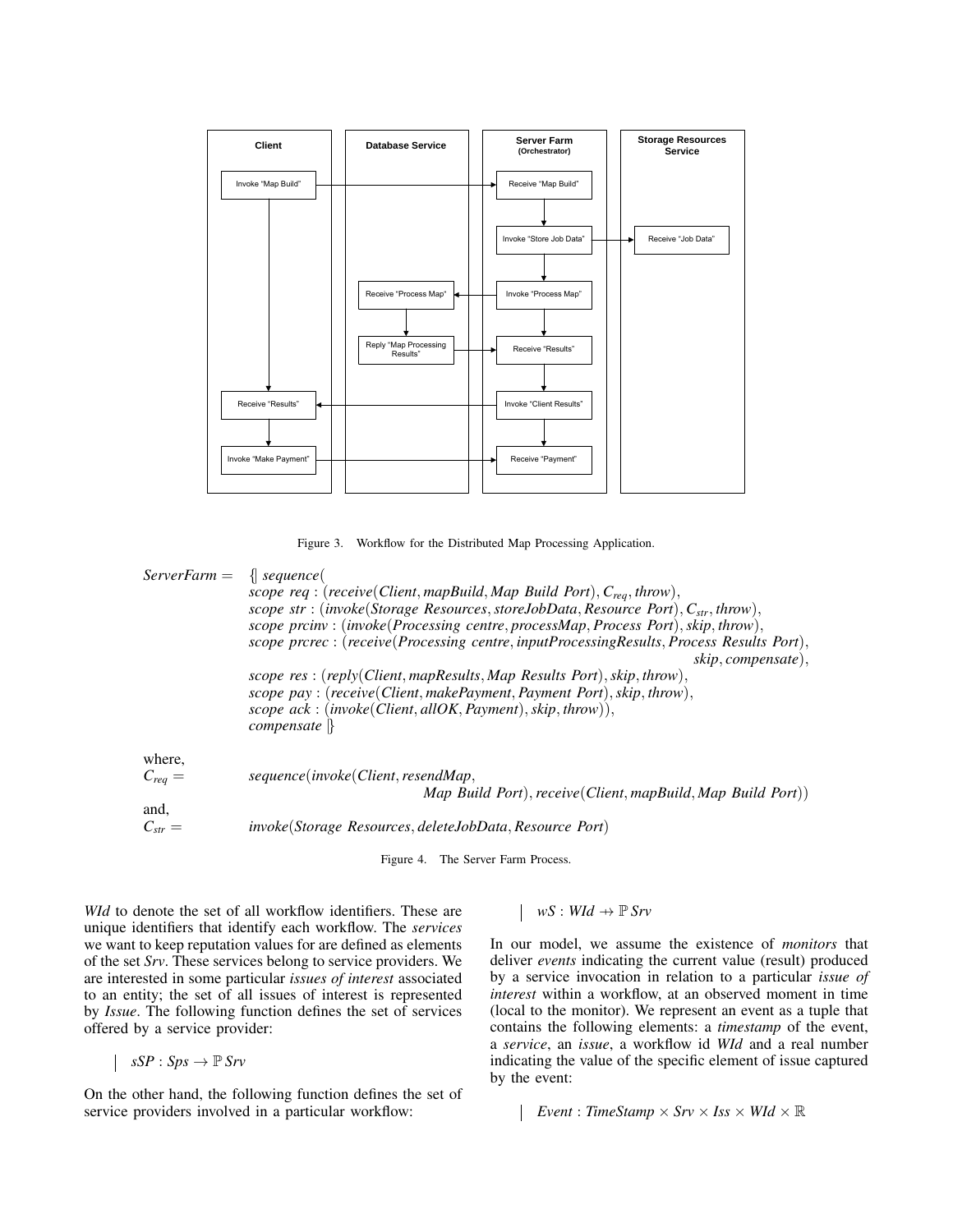For example, the following tuple generated by the monitor represents an event at 12:09:52 local time, indicating that the result of invoking service *map processor* has produced a Quality of Service (QoS) value of 0.65 for the workflow whose identity is  $mv\_workflow$ :

$$
ev_{ex} = (12:09:52, map\_processor, QoS, my\_workflow, 0.65)
$$

The value of 0.65 could be either associated to a specific element of QoS (e.g. performance, bandwidth, failure rate etc.) which is being monitored, or it could reflect an aggregated value of all these elements.

The model in [6] also introduces another fundamental concept in the modelling of reputation, i.e. that of a *utility function*. A utility function is a fitness criterion, which represents the satisfaction of the user (in this case, the service invocator or orchestrator). We focus here on one definition of such utility functions, which incorporates events and Service Level Agreements (SLAs):

$$
\begin{array}{ll}\n\text{utility}: Event \rightarrow [0, 1] \\
\hline\n\forall (t, s, i, w, r) \in Event & \\
\text{utility}((t, s, i, w, r)) = \\
\begin{cases}\n1 & \text{if } r \geq SLA(s, i, w) \\
\frac{r}{SLA(s, i, w)} & \text{if } r < SLA(s, i, w)\n\end{cases}\n\end{array}
$$

where a SLA is defined as the following function, returning the *expected* value for the issue of interest:

$$
|\quad SLA: Srv \times Iss \times WId \rightarrow \mathbb{R}
$$

Hence, for  $ev_{ex}$  above, if  $SLA(map\_processor, QoS, my\_workflow)$  < 0.65 then *utility*( $ev_{ex}$ ) = 1. Otherwise, *utility*( $ev_{ex}$ ) < 1 reflecting the ratio between the actual and agreed values for the QoS.

## *A. Reputation Models*

After introducing the main notions of an event and a utility function, we can now define three models of the reputation of services in workflows in the context of issues of interest. We start with the definition of the reputation of a specific service in a specific workflow with respect to a specific issue of interest. Given that  $Event_w \subseteq Event$ is the set of events captured by the workflow monitor for the workflow *w*, then we can define our first reputation function as follows:

$$
\begin{array}{l}\n\begin{aligned}\n&[Wld, Srv, \text{Iss}] \\
&sv\_rep\_wsi : TimeStamp \times Srv \times \text{Iss} \times \text{WId} \rightarrow [0, 1] \\
& \forall t : TimeStamp, s : Srv, i : \text{Iss, } w : \text{WId} \bullet \\
& sv\_rep\_wsi(t, s, i, w) = \\
& \sum_{\substack{e \in \{(s, s, i, w, r) \in Even \text{Iw}\} \\ \#\{(rs, s, i, w, r) \in Even \text{Iw}\}}}\n\end{aligned}\n\end{array}
$$

where  $\#s$  denotes the cardinality of a set *s* and  $\varphi(t, ts)$  is a time discount function that puts more importance (emphasis) on events registered closer in time to the moment of computing the reputation. Reputation,  $srv$  *rep wsi*, is defined as the weighted average of the utilities obtained from all generated events so far.

Based on the definition of  $srv$ <sub>*rep*<sub>*wsi*</sub>, we can next</sub> define the more general reputation of a specific service in a specific workflow in relation to *all* issues of interest, as follows:

$$
\begin{aligned}\n&= \left[Wld, Srv\right] = \frac{\text{true} \times Srv \times Wld \rightarrow [0, 1]}{\text{true} \times \text{true} \times \text{true} \times \text{true} \times Wld \rightarrow [0, 1]} \\
&\forall t: \text{Time} \times \text{frame}, s: Srv, w: Wld \bullet \\
&\sum_{srv = rep\_ws(t, s, w)} \text{true} = \frac{\sum_{s \in \text{base}} \text{true} \times \text{true} \times \text{true} \times \text{true} \times \text{true} \times \text{true} \times \text{true} \times \text{true} \times \text{true} \times \text{true} \times \text{true} \times \text{true} \times \text{true} \times \text{true} \times \text{true} \times \text{true} \times \text{true} \times \text{true} \times \text{true} \times \text{true} \times \text{true} \times \text{true} \times \text{true} \times \text{true} \times \text{true} \times \text{true} \times \text{true} \times \text{true} \times \text{true} \times \text{true} \times \text{true} \times \text{true} \times \text{true} \times \text{true} \times \text{true} \times \text{true} \times \text{true} \times \text{true} \times \text{true} \times \text{true} \times \text{true} \times \text{true} \times \text{true} \times \text{true} \times \text{true} \times \text{true} \times \text{true} \times \text{true} \times \text{true} \times \text{true} \times \text{true} \times \text{true} \times \text{true} \times \text{true} \times \text{true} \times \text{true} \times \text{true} \times \text{true} \times \text{true} \times \text{true} \times \text{true} \times \text{true} \times \text{true} \times \text{true} \times \text{true} \times \text{true} \times \text{true} \times \text{true} \times \text{true} \times \text{true} \times \text{true} \times \text{true} \times \text{true} \times \text{true} \times \text{true} \times \text{true} \times \text{true} \times \text{true} \times \text{true} \times \text{true} \times \text{true} \times \text{true} \times \text{true} \times \text{true} \times \text{true} \times \text{true} \times \text{true} \times \text{true}
$$

Which aggregates over the total number of issues of interest, #*Iss*, which the service is being monitored against.

The next level of reputation defines the reputation of a whole workflow, aggregating over the  $\frac{srv}{rep_{ws}}$  reputation values of all of its member services, as follows:

$$
\begin{array}{l}\n\begin{aligned}\n\begin{aligned}\n\text{[WId]} &= \text{true} \\
\text{srv\_rep\_w : TimeStamp} \times \text{WId} \rightarrow [0, 1] \\
\hline\n\end{aligned} \\
\hline\n\text{str\_TimeStamp, w : WId} &\bullet \\
\text{srv\_rep\_w}(t, w) &= \frac{\text{sc}_{wS(w)}}{\# wS(w)}\n\end{aligned}\n\end{array}
$$

Based on *srv\_rep\_ws*, in fact we can also define the reputation value of a specific service with respect to all the workflows it has participated in:

$$
\begin{aligned}\n&\text{[Srv]}\n\end{aligned}\n\begin{aligned}\n&\text{[Srv]}\n\end{aligned}\n\text{[Srv]}\n\begin{aligned}\n&\text{[Srv]}\n\end{aligned}\n\begin{aligned}\n&\text{[Srv]}\n\end{aligned}\n\begin{aligned}\n&\text{[Srv]}\n\end{aligned}\n\begin{aligned}\n&\text{[Srv]}\n\end{aligned}\n\begin{aligned}\n&\text{[Srv]}\n\end{aligned}\n\begin{aligned}\n&\text{[Srv]}\n&\text{[Srv]}\n\end{aligned}\n\begin{aligned}\n&\text{[Srv]}\n&\text{[Srv]}\n\end{aligned}\n\begin{aligned}\n&\text{[Srv]}\n&\text{[Srv]}\n\end{aligned}\n\begin{aligned}\n&\text{[Srv]}\n&\text{[Srv]}\n\end{aligned}\n\begin{aligned}\n&\text{[Srv]}\n&\text{[Srv]}\n\end{aligned}
$$

Where  $\{w : s \in wS(w)\}$  is the set of all those workflows that have the service *s* as a member. Finally, we are now able to define the reputation of a service provider based on the last model:

$$
\begin{array}{l}\n\begin{aligned}\n&[Sps] \xrightarrow{srv\_rep\_p} : TimeStamp \times Sps \rightarrow [0, 1] \\
& \forall t: TimeStamp, p: Sps \bullet \\
& \sum_{srv\_rep\_s(t, s)} \nsrv\_rep\_p(t, p) = \frac{\sum_{s \in sSP(p)} \nsrv\_rep\_s(t, s)}{\# sSP(s)}\n\end{aligned}\n\end{array}
$$

# IV. REPUTATION CONSTRAINTS IN BPEL WORKFLOWS

Having defined the machinery for modeling reputation of processes (or services) in a workflow in the previous section, we now proceed to define a method by which reputation constraints can be enforced in a business workflow.

We define a *reputation constraint* to indicate that a specific reputation level must remain within the boundary of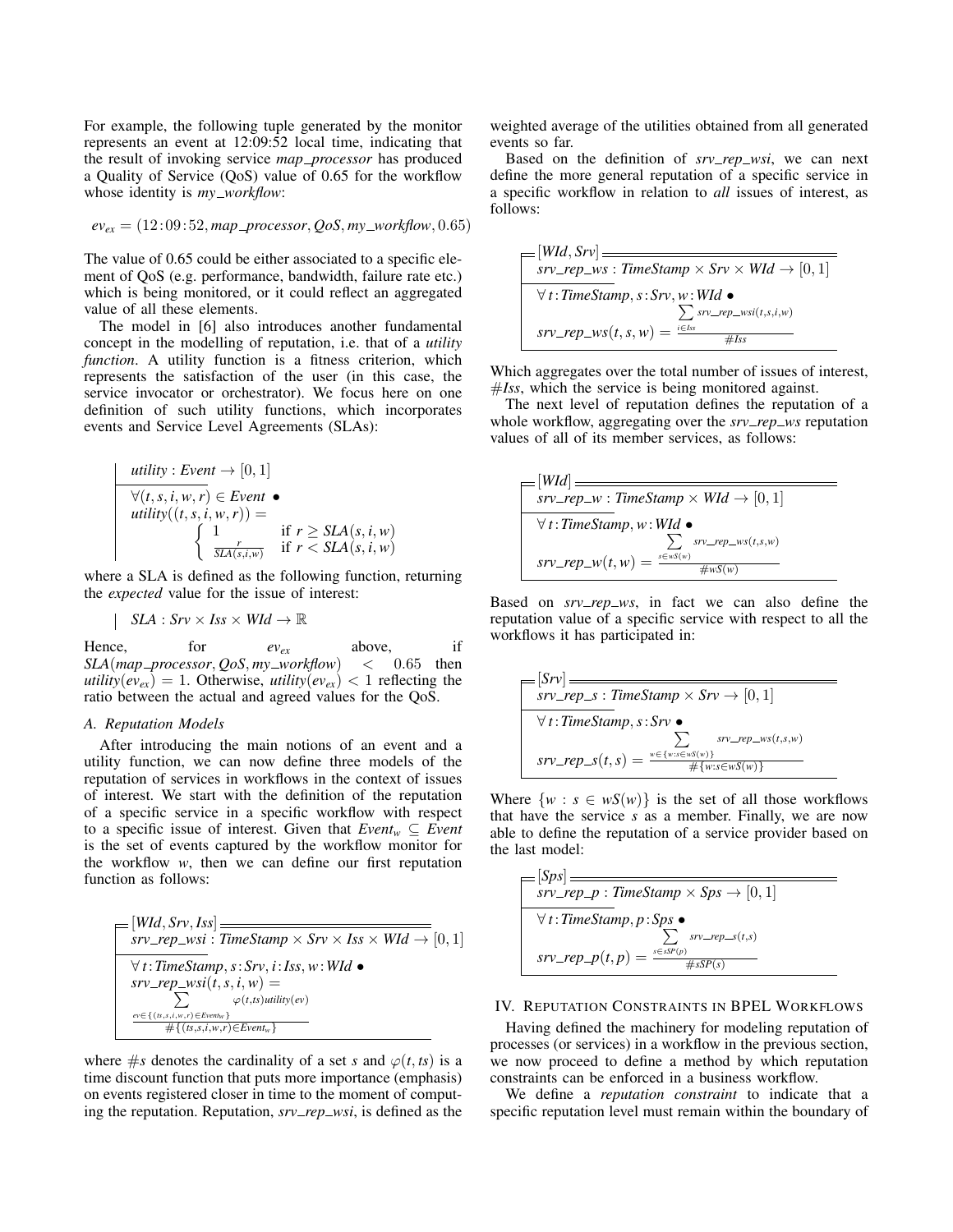two real values *Min* and *Max*. For each reputation constraint, we assign a corresponding constraint identifier as follows:

$$
Conswsi = Min \leq svr_{rep\_wsi}(t, s, i, w) \leq Max
$$
  
\n
$$
Consws = Min \leq svr_{rep\_ws}(t, s, w) \leq Max
$$
  
\n
$$
Conss = Min \leq svr_{rep\_w}(t, w) \leq Max
$$
  
\n
$$
Conss = Min \leq svr_{rep\_s}(t, s) \leq Max
$$
  
\n
$$
Consp = Min \leq svr_{rep\_p}(t, p) \leq Max
$$

For the sake of simplicity, we shall use the general notation  $Cons<sub>x</sub>$  to refer to any of the above constraints, where  $x \in \{wsi, ws, w, s, p\}$ , and assume the set *Cons* to include all the above constraint functionidentifiers (hence treating all constraints as of the same type). A set of reputation constraints can be obtained using the following function:

$$
repCons: User \rightarrow \mathbb{P} Cons
$$

for a specific user *u User*, who is a client of the business workflow or the orchestrator process. Therefore, one can imagine *repCons*(*u*) as being a form of a SLA agreed with the user  $u$  on the quality of protection of their business requirements.

## *A. Generating the Reputation Constraints*

We define next a method for generating reputation constraints, *Consx*, of the previous section in a top-to-bottom approach. We write *Consx*.*Min* to refer to the minimum value of the constraint, and *Consx*.*Max* to the maximum value. We also define the relation  $Cons_x \preceq Cons_y$  to mean that the definition of  $Cons<sub>y</sub>$  includes that of  $Cons<sub>x</sub>$  (i.e. the definition of the reputation function within *Cons<sup>y</sup>* is dependant on that within *Consx*). For example, we have that  $Cons_{ws} \leq Cons_{ws}$  since  $srv_{rep_{ws}}$  is dependant in its definition on the definition of  $srv\_rep\_wsi$ .

The generation of the constraint *Cons<sup>y</sup>* based on the definition of *Cons<sup>x</sup>* can in fact be considered as a solution to a *constraint satisfaction problem* [7]. Assuming that *Consx*.*Min* and *Consx*.*Max* are available, and that *Cons<sup>x</sup>* will result in a *k* number of constraints at the next level,  $Cons_{y1} \ldots Cons_{yk}$  then one can generate the values for *Cons*<sub>*vi</sub>*.*Min* and *Cons*<sub>*vi*</sub>.*Max* for each  $i \in \{1, \ldots, k\}$  provided</sub> that the following two constraints on the generated values (solutions) are met:

$$
\frac{\sum\limits_{i \in \{1, \ldots, k\}} \text{Cons}_{yi}.Min}{k} = \text{Cons}_{x}.Min
$$
\n
$$
\frac{\sum\limits_{i \in \{1, \ldots, k\}} \text{Cons}_{yi}.Max}{k} = \text{Cons}_{x}.Max
$$

These constraints say that the average of the generated values for the next level reputation constriant must be equal to the value of the higher level reputation constraint, both in the case of the maxima and the minima. Despite the fact that this approach so far has been discussed in the case of topto-bottom constraint generation, it is also valid for the case of bottom-to-top generation (i.e. from *Conswsi* to *Consw*).

To demonstrate how this solution works, let's revisit our example of Section II-B of distributed map processing in this case to demonstrate how workflow-level reputation constraints can be used to enforce a SLA with the clients of the workflow by means of propagating this reputation down to the reputation of individual services and service providers. The distributed map processing workflow consisted of three main services; the Server Farm (which is also the orchestrator process), the Processing Centre service and the Storage Resources service.

In one such SLA, the Client and the Owner of the workflow process/orchestrator can agree on a workflow-level of reputation stating that this reputation must fall within the range of 0.5 and 0.75, for any time *t*:

$$
0.5 \leq
$$
 *srv\_rep\_w*(*t*, *distributed\_map\_processing*)  $\leq$  0.75

In other SLAs, it is also possible to start from top reputation constriants on *srv*\_*rep*\_*p* or *srv*\_*rep*\_*s*.

Starting from this constraint and using the definition of *srv rep ws*, we can next solve the reputation constraints for each of the three services involved in the workflow. One such solution could be the following set of constraints:

$$
0.4 \leq src\_rep\_ws(t, SF, distributed\_map\_processing) \leq 0.8
$$
  

$$
0.2 \leq src\_rep\_ws(t, PC, distributed\_map\_processing) \leq 0.5
$$
  

$$
0.9 \leq src\_rep\_ws(t, SR, distributed\_map\_processing) \leq 0.95
$$

for each of the three services (SF=Server Farm, PC=Processing Centre, SR=Storage Resources). Assuming we consider only two issues of interest for each of these services, namely performance effeciency (i.e. the service's response time and throughput) and availability (i.e. percentage of time the service is running), then we can deduce the following six reputation constraints at the level of each service and for each of the above two issues of interest (PE=Performance Effeciency, A=Availability):

 $0.5 \leq$  *srv\_rep\_wsi*(*t*, *SF*, *PE*, *distributed\_map\_processing*)  $≤ 1.0$ 

$$
0.3 \leq \textit{srv\_rep\_wsi}(t, SF, A, distributed\_map\_processing) \leq 0.6
$$

$$
0.2 \leq srv\_rep\_wsi(t, PC, PE, distributed\_map\_processing) \leq 0.7
$$

 $0.2 \leq$  *srv\_rep\_wsi*(*t*, *PC*, *A*, *distributed\_map\_processing*)  $\leq 0.3$ 

 $0.95 \leq$  *srv\_rep\_wsi*(*t*, *SR*, *PE*, *distributed\_map\_processing*) ≤ 1.0

$$
0.85 \leq sv\_rep\_wsi(t, SR, A, distributed\_map\_processing) \leq 0.9
$$

The reputation monitoring service will issue events from time to time in and frequently calculate the value of *srv rep wsi* for each service and issue of interest in the distributed map processing workflow. Each time such calculation is made, the above constraints are checked and enforced, in order to enforce the top-level SLA agreement with the Client containing the workflow constraint of  $0.5 \leq$  $srv\_rep\_w(t, distributed\_map\_processing) \leq 0.75$ .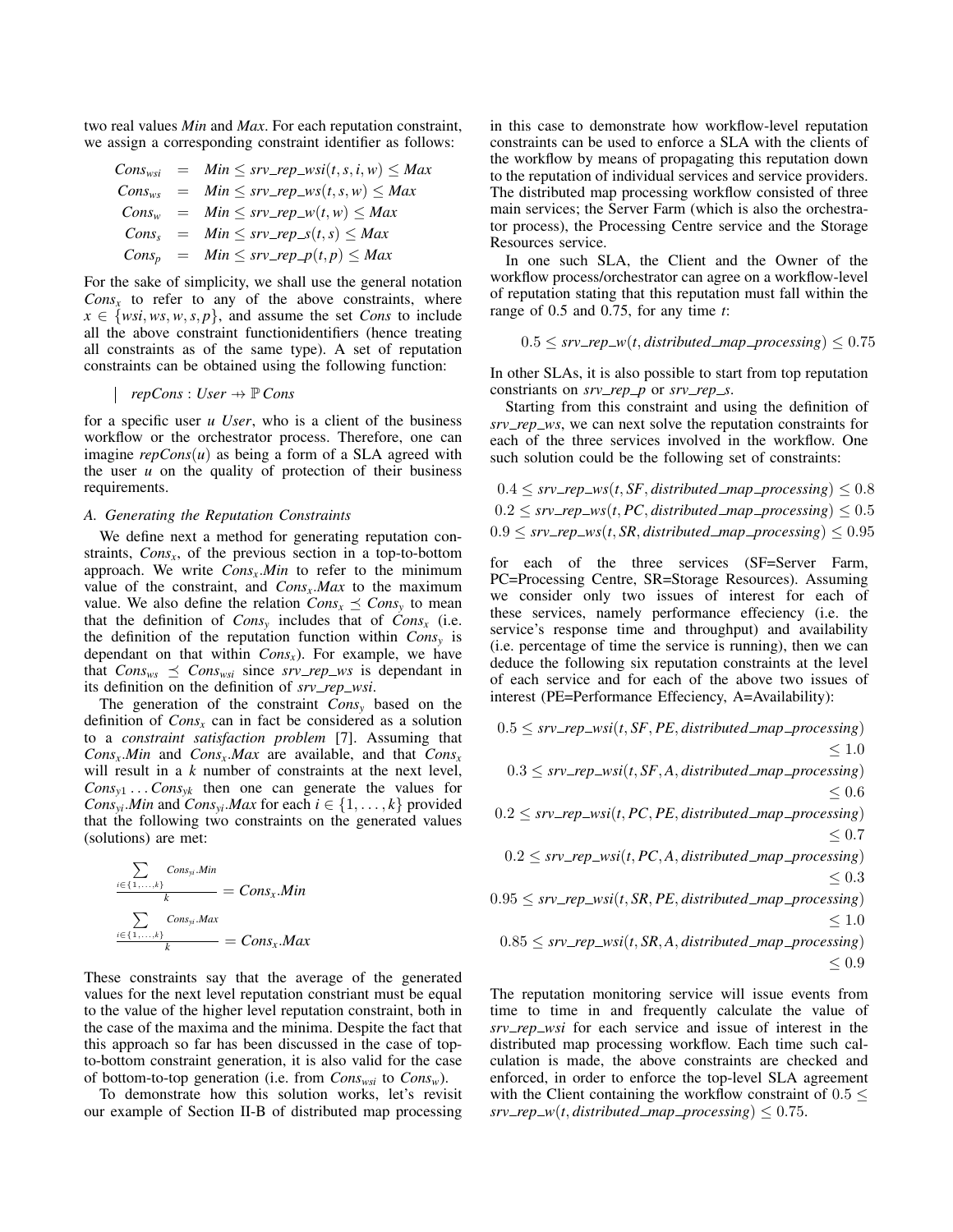# *B. Enforcing the Reputation Constraints*

Next, we discuss how the reputation constraint generated in the previous section can be enforced on the semantics of the BPEL abstract syntax. In [4], the authors define a bigstep semantics for the same subset of the BPEL syntax of Section II-A based on a *transition system*,  $→$ :

 $\Gamma \vdash P \longrightarrow \Box, F$ 

where  $\Box$  is defined as being one of the following three termination states:

- : successful process termination.
- $\boxtimes$  : unsuccessful process termination with an error.
- $\overline{\boxtimes}$  : premature forced termination.

The environment of the BPEL orchestration engine, Γ, will determine for each transition performed by the process whether the transition will terminate according to one of the above three semantic outcomes. In [8], this semantics was extended to deal with fine-grained access control policies controlling the termination outcome of BPEL processes.

Here, we shall extend the transition system of [4] to be able to enforce our reputation constraints. First, we need to define a new type of events, which are emitted by the transition relation −→ and which are captured by the reputation monitoring system. We call these events *monitoring hooks* and we write them as  $\omega_1, \ldots, \omega_n \in \Omega$ . A monitoring hook may contain any information about a transition step. Therefore, we leave the definition of a monitoring hook general, however, one possible such definition that we adopt as an example would be  $\omega = (s, w, a)$ , where  $s \in Srv$  is the name of the service (BPEL process) involved in the transitio step,  $w \in WId$  the id of the workflow and  $a \in B$  being a BPEL basic activity.

We modify the transition system of [4] as follows:

$$
\Gamma_{repCons(u)} \vdash P \stackrel{\{\omega_1 \dots \omega_n\}}{\longrightarrow} \square, F
$$

This new system replaces the generic BPEL runtime environment  $\Gamma$  with  $\Gamma_{repCons(u)}$  that incorporates the reputation constraints  $repCons(u)$  of a specific user *u* of the BPEL workflow or business process. The set  $\{\omega_1 \dots \omega_n\}$  represents the monitoring hooks that have been captured by the reputation monitoring system during the course of transitions performed by the process *P*. Note that since this semantics is a big-step semantics leading from an initial state (i.e. *P*) to a final one (i.e.  $\Box$ , *F*), the captured hooks must be a set to reflect all the small-step transitions not visible in this semantics.

A reputation monitoring system can be itself defined as:

$$
\mathcal{M}: \Omega \to \mathbb{P} \text{Event}
$$

which is a function taking a monitoring hook and produces a set of events each concerned with one issue of interest.

For example, let's consider the Server Farm process defined in Figure 4. Running this process within the distributed map processing workflow could emit the following monitoring hooks, which are then captured by the workflow's monitor as shown in Figure 5 (assuming the workflow has a successful flow execution). Additionally, the monitoring system will also update its internal state reflecting the values of the various definitions of reputation,  $srv\_rep\_x$  for  $x \in \{wsi, ws, w, s, p\}$  based on the events generated from  $\mathcal{M}(\omega)$ . We write such internal function as  $update(M(\omega), sv\_rep\_x) = sv\_rep\_x', where$  where  $sv\_rep\_x'$ is an updated reputation relation calculated based on the model of Section III-A. Hence, for a new *srv\_rep\_x'*, a service, workflow or service provider will have a new reputation value that can be obtained by applying  $\frac{srv}{rep_x}$ to the appropriate parameters.

Hence, for the example of Server Farm process, and given the monitoring events of Figure 5, one can get the following intermediate average values for *srv\_rep\_wsi* for the cases of PE and A respectively as shown in Figure 6 (where we assume that  $\varphi(t, ts) = 1$ ). Both of these issues of interest are within the acceptable constraints for  $srv\_rep\_wsi$  specified in Section IV-A at all times during the execution of the Server Farm process.

More formally, we can define the property of *reputation constraints enforcement* as follows.

# *Property 1 (Reputation Constraints Enforcement):*

We say that a transition system for a BPEL process,  $\Gamma_{repCons(u)}$   $\vdash$   $P \stackrel{\{\omega_1 \dots \omega_n\}}{\longrightarrow} \square, F$  has enforced the reputation constraints specified in  $repCons(u)$  for some user *u* during the course of its transitions ending in the terminated state  $\Box$ , *F* if and only if the following holds true:

$$
\forall x \in \{wsi, ws, w, s, p\}, i \in \{1 \dots n\},
$$
  
\n
$$
sv\_rep\_x' \in \{update(\omega_i, M, sv\_rep\_x)\} :
$$
  
\n
$$
\wedge
$$
  
\n
$$
cons\in repCons(u)[sv\_rep\_x'/sv\_rep\_x]
$$

Examining the results of Figure 6, we can see that none of the two constraints is violated in its intermediate values according to the above definition of reputation constraints enforcement.

## V. RELATED WORK

Reputation is a general concept widely used in all aspects of knowledge ranging from humanities, arts and social sciences to digital sciences. It is a concept closely related to trust and it is defined by the Merriam-Webster dictionary <sup>4</sup> as the "overall quality or character as seen or judged by people in general". In fact, reputation is often seen as one measure by which trust or distrust can be built based on good or bad past experiences and observations (direct trust) [9] or based on collected referral information (indirect trust) [10]. In recent years, the concept of reputation has shown itself to be useful in many areas of research in computer science, particularly in the context of distributed and collaborative systems, where interesting issues of trust and security manifest themselves. Therefore, one encounters several definitions, models and systems of reputation in distributed computing research [11].

There are many works in the literature that tackle the security and trust management of workflow-based systems. In [12], the authors are concerned with the modelling of access control policies for BPEL processes. In particular the authors presents an approach to integrate Role-Based Access

<sup>4</sup>http://www.merriam-webster.com/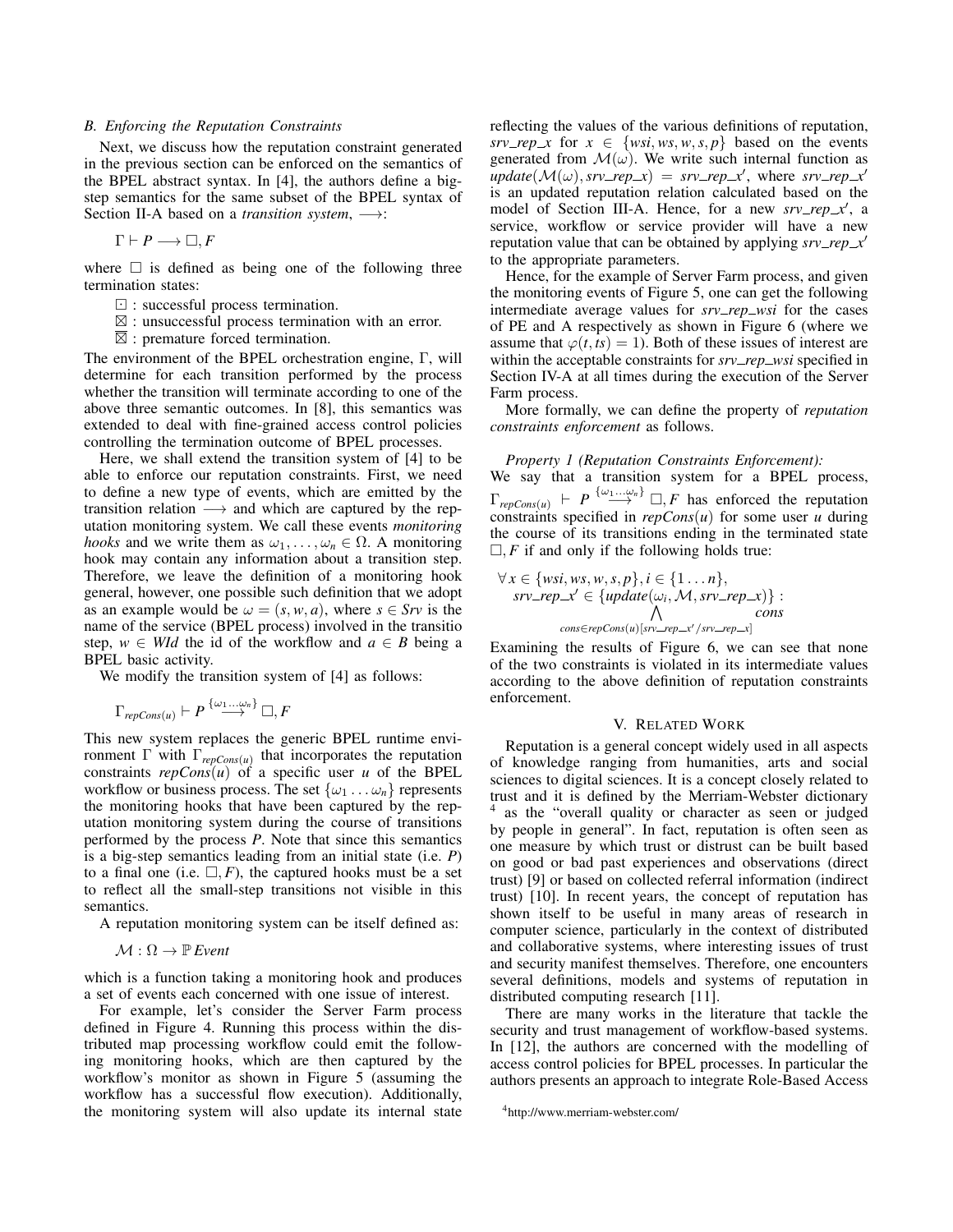- M( (*server farm*, *distributed map processing*,*receive*(*Client*, *mapBuild*, *MapBuildPort*))) = {(12: 09: 52,*server farm*, *PE*, *distributed map processing*, 0.6), (12: 09: 52,*server farm*, *A*, *distributed map processing*, 0.5)}
- M( (*server farm*, *distributed map processing*, *invoke*(*Storage Resources*,*storeJobData*, *ResourcePort*))) = {(12: 09: 57,*server farm*, *PE*, *distributed map processing*, 0.51), (12: 09: 57,*server farm*, *A*, *distributed map processing*, 0.43)}
- M( (*server farm*, *distributed map processing*, *invoke*(*Processing Centre*, *processMap*, *ProcessPort*))) = {(12: 10: 02,*server farm*, *PE*, *distributed map processing*, 0.46), (12: 10: 02,*server farm*, *A*, *distributed map processing*, 0.22)}
- M( (*server farm*, *distributed map processing*,*receive*(*Processing Centre*, *inputProcessingResults*, *ProcessResultsPort*))) = {(12: 10: 04,*server farm*, *PE*, *distributed map processing*, 0.77), (12: 10: 04,*server farm*, *A*, *distributed map processing*, 0.54)}
- M( (*server farm*, *distributed map processing*,*reply*(*Client*, *mapResults*, *MapResultsPort*))) = {(12: 10: 09,*server farm*, *PE*, *distributed map processing*, 0.81), (12: 10: 09,*server farm*, *A*, *distributed map processing*, 0.33)}
- M( (*server farm*, *distributed map processing*,*receive*(*Client*, *makePayment*, *PaymentPort*))) = {(12: 10: 17,*server farm*, *PE*, *distributed map processing*, 0.71), (12: 10: 17,*server farm*, *A*, *distributed map processing*, 0.49)}
- M( (*server farm*, *distributed map processing*, *invoke*(*Client*, *allOK*, *Payment*))) = {(12: 10: 22,*server farm*, *PE*, *distributed map processing*, 0.5), (12: 10: 22,*server farm*, *A*, *distributed map processing*, 0.29)}

Figure 5. Events Transmitted by the Reputation Monitor of the Server Farm Process.

 $srv\_rep\_wsi(12:09:52, server\_farm, PE, distributed\_map\_processing) = 0.6$ *srv rep wsi*(12: 09: 57,*server farm*, *PE*, *distributed map processing*) = 0.56  $srv\_rep\_wsi(12:10:02, server\_farm, PE, distributed\_map\_processing) = 0.52$  $srv\_rep\_wsi(12:10:04, server\_farm, PE, distributed\_map\_processing) = 0.59$  $srv\_rep\_wsi(12:10:09, server\_farm, PE, distributed\_map\_processing) = 0.63$  $srv\_rep\_wsi(12:10:17, server\_farm, PE, distributed\_map\_processing) = 0.64$  $srv\_rep\_wsi(12:10:22, server\_farm, PE, distributed\_map\_processing) = 0.62$ *srv rep wsi*(12: 09: 52,*server farm*, *A*, *distributed map processing*) = 0.5  $srv\_rep\_wsi(12:09:57, server\_farm, A, distributed\_map\_processing) = 0.47$  $srv\_rep\_wsi(12:10:02, server\_farm, A, distributed\_map\_processing) = 0.38$  $srv\_rep\_wsi(12:10:04, server\_farm, A, distributed\_map\_processing) = 0.42$  $srv\_rep\_wsi(12:10:09, server\_farm, A, distributed\_map\_processing) = 0.4$  $srv\_rep\_wsi(12:10:17, server\_farm, A, distributed\_map\_processing) = 0.4$  $srv\_rep\_wsi(12:10:22, server\_farm, A, distributed\_map\_processing) = 0.4$ 

Figure 6. Intermediate Reputation Values for  $\frac{srv}{rep\_ws}$  for the case of Performance Effeciency and Availability Issues of Interest.

Control and BPEL on the meta-model level. They describe a mapping of BPEL to RBAC elements and extracts them from BPEL. In particular they present a XSLT script, which transforms BPEL processes to RBAC models in an XML format.

On the contrary [13] presents two languages, RBAC-WS-BPEL and BPCL in order to be able to specify authorization information associating users with activities in the business process and authorization constraints on the execution of activities. Their RBAC-WS-BPEL architecture works on the orchestrator process. As a matter of fact through these languages, they rewrite the specification of the orchestrator by inserting authorization specification specified in BPCL. In our approach we consider also the satisfaction of possible local policies of each service by considering each of them as a subject that interacts with the orchestrator.

In [14], the author presents an analysis of the satisfiability of task-based workflows. The model of workflows adopted is enriched with entailment constraints that can be used for expressing cardinality and separation of duties requirements. Given such and other authorisation constraints, the analysis then answers questions related to whether the workflow can or cannot be achieved and whether an enforcement point can or cannot be designed based on all instances of the workflow. This is similar to our semantics, however we work closer to a standard language (i.e. BPEL) and we do not deal with

the design of the enforcement point (i.e. the PDP).

In [8], fine-grained access control policies were proposed for BPEL workflows based on process algebra. The current abstract syntax of BPEL adopted in this paper is based on the syntax defined in [8]. In [6], the authors proposed a general reputation model for collaborative computing systems as a measure for trust in such systems.

In the context of composite services systems, [15], the authors propose an architecture for automated, dynamic, pro-active, and transparent maintenance and improvement of composite services, which in [16], [17] is extended to deal with the reputation of Web services based on QoS issues. In [18] a model of *probabilistic success* of BPELbased systems is defined, and in [19], a method is defined for integrating human agents into BPEL process that permits the monitoring of service behaviour and the calculation of their reputation based on this behaviour.

#### VI. CONCLUSION

Reputation is one means for measuring trust among entities in a distributed system. In this paper, we have demonstrated how reputation expressed as a constraint in a mathematical model, can be used to control the execution of a BPEL-based workflow. Our model is capable of capturing and enforcing constraints on the reputation of workflows, individual services and service providers. We have shown one